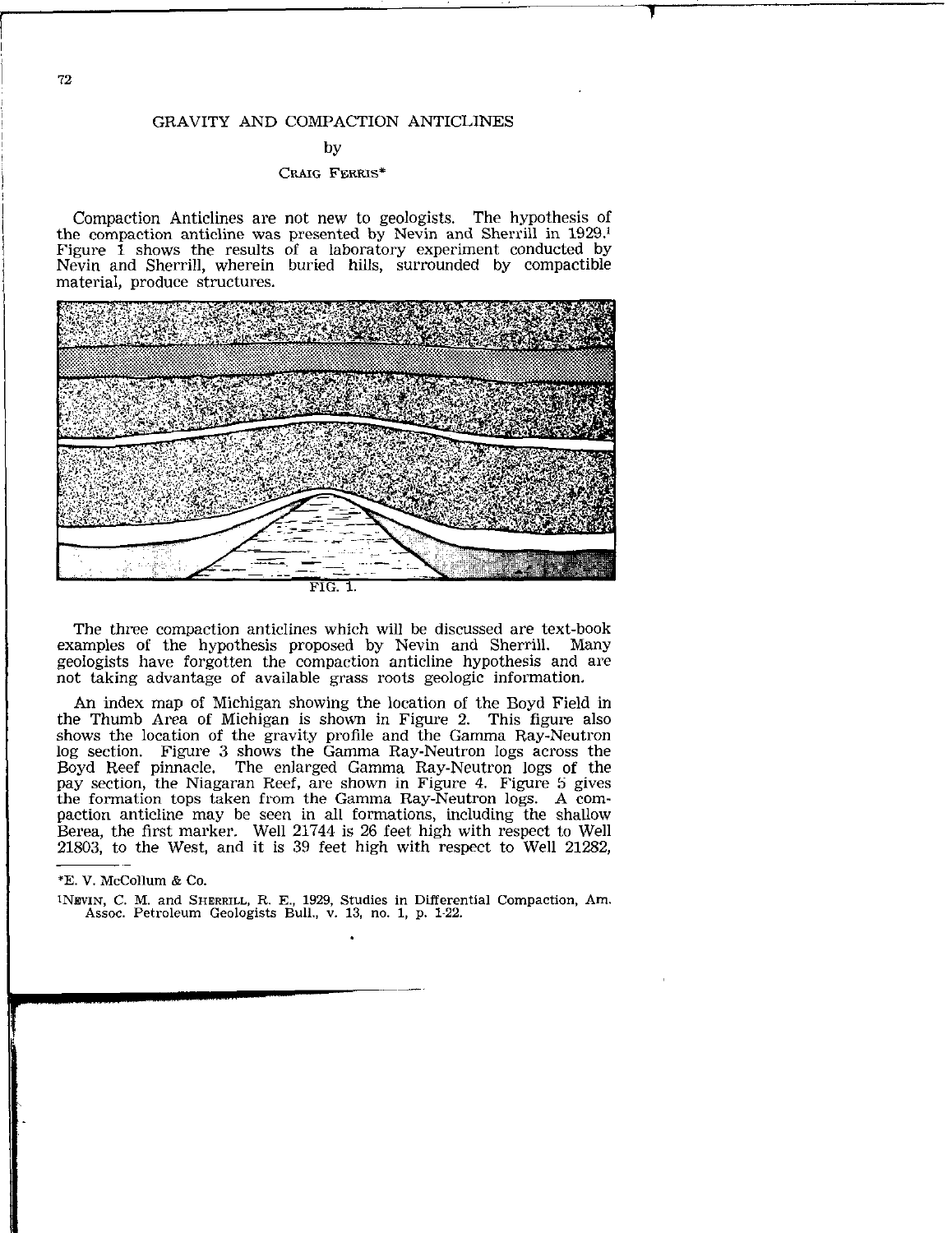



 $73\,$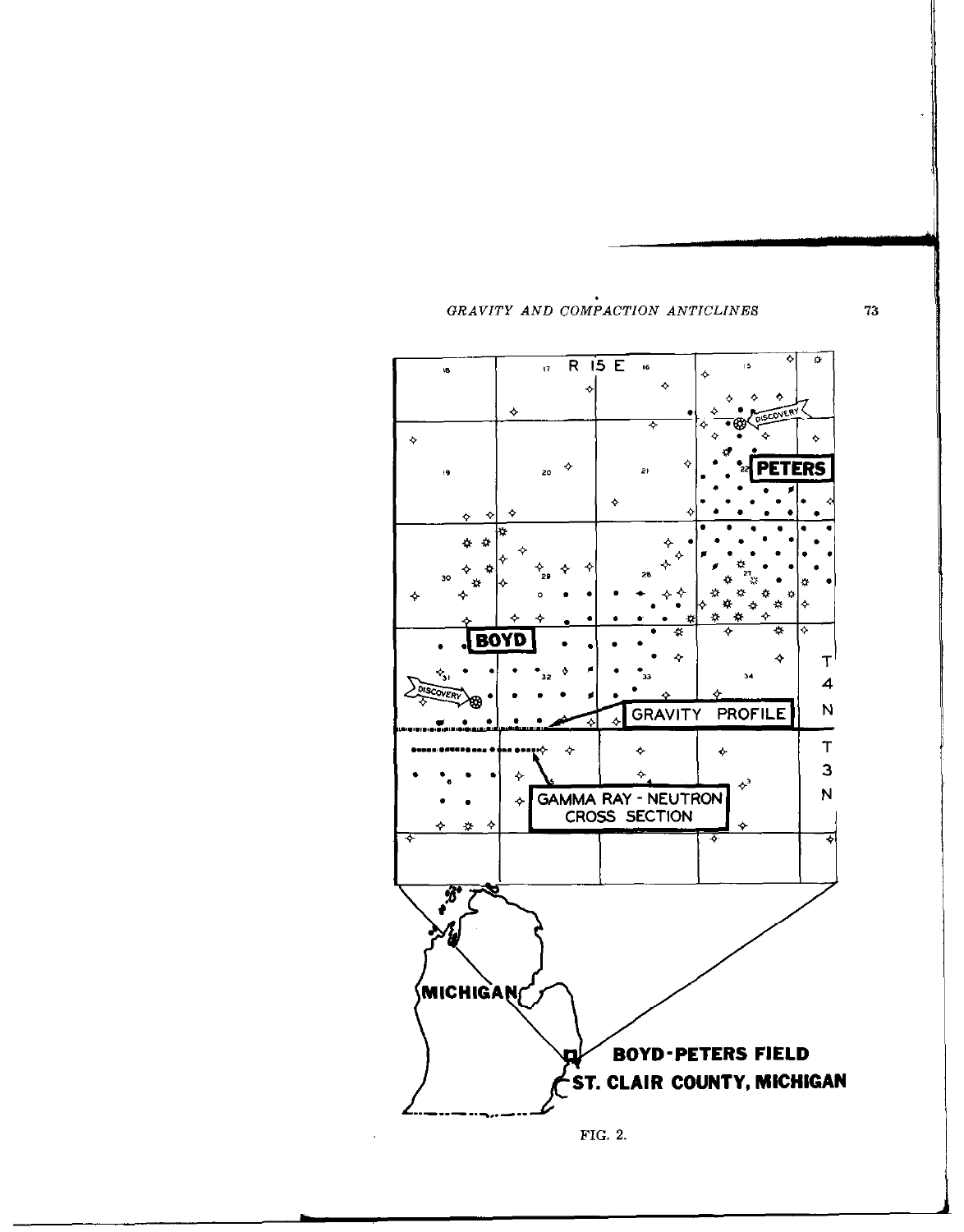

 $\bullet$ 

 $\sim$ 

 ${\bf 74}$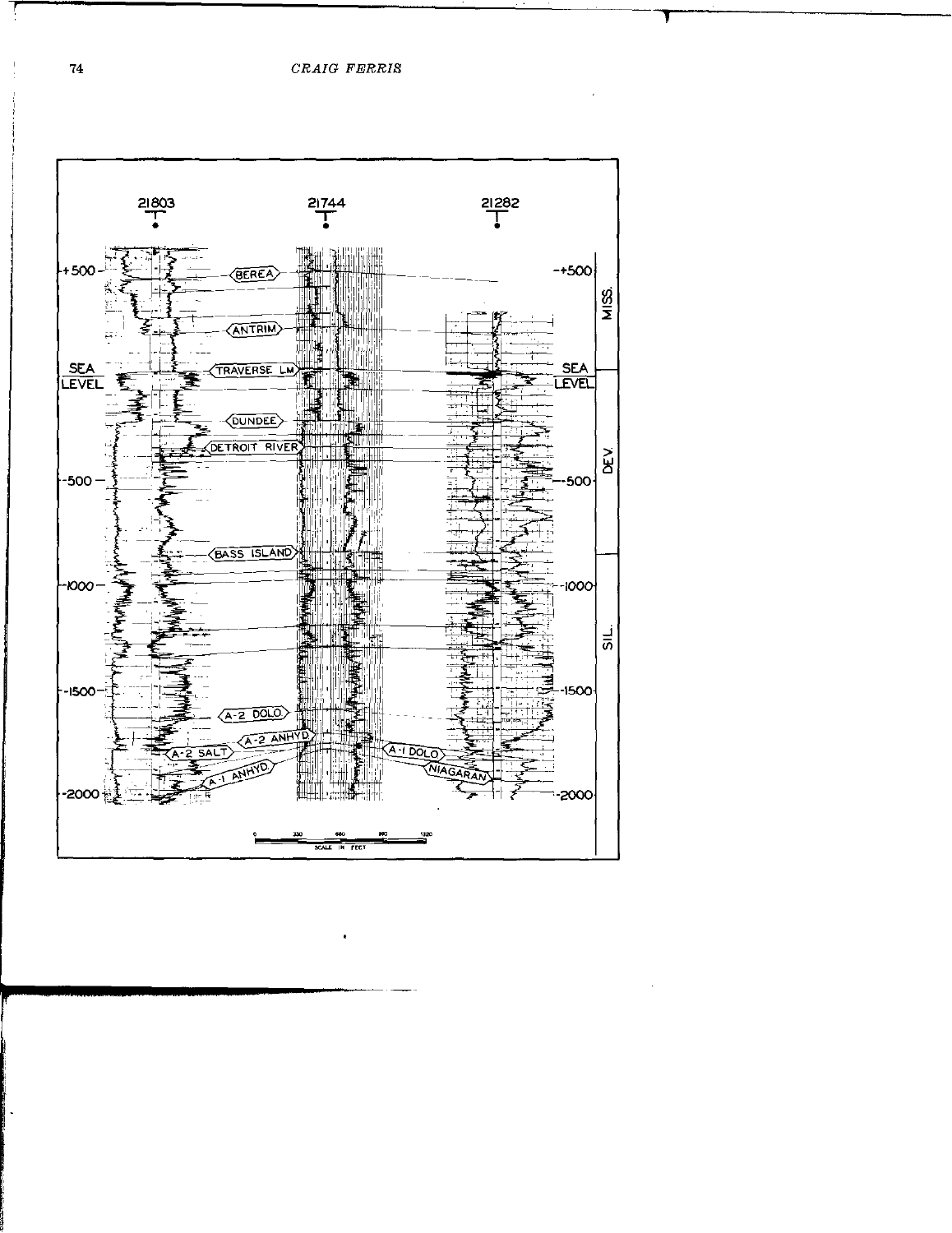

FIG. 4

to the East. A condensed vertical section taken from Gamma Ray-Neutron logs is shown in Figure 6. The vertical exaggeration is 66 to 1. A compaction effect may be seen on every formation above the reef and/or carbonate buildup, making a compaction anticline in each horizon

The location of the Redwater Reef in Alberta, Canada is shown on the index map in Figure 7. The location of the gravity profile and the electrical logs which are parallel and adjacent to the gravity profile logs are shown. The maximum residual gravity anomaly associated with the Redwater Reef is in excess of 0.5 milligal. A gravity profile, 19 miles in length, is shown in Figure 8. The 0.5 milligal maximum gravity anomaly may be seen to be centered directly over the Redwater Reef. Sixteen electrical logs of wells which are parallel and adjacent to the gravity profile are shown in Figure 9. A compaction anticline may be seen in the Ireton, Nisku, and Calmar, which are directly over the Leduc formation. The Bouguer gravity profile and Residual gravity profile show maximum gravity anomalies of approximately 0.5 milligal. Formation tops taken from the electrical log "picks" are shown in Figure 10. A compaction anticline may be seen in all formations above the Reef, including the Upper and Lower Cretaceous.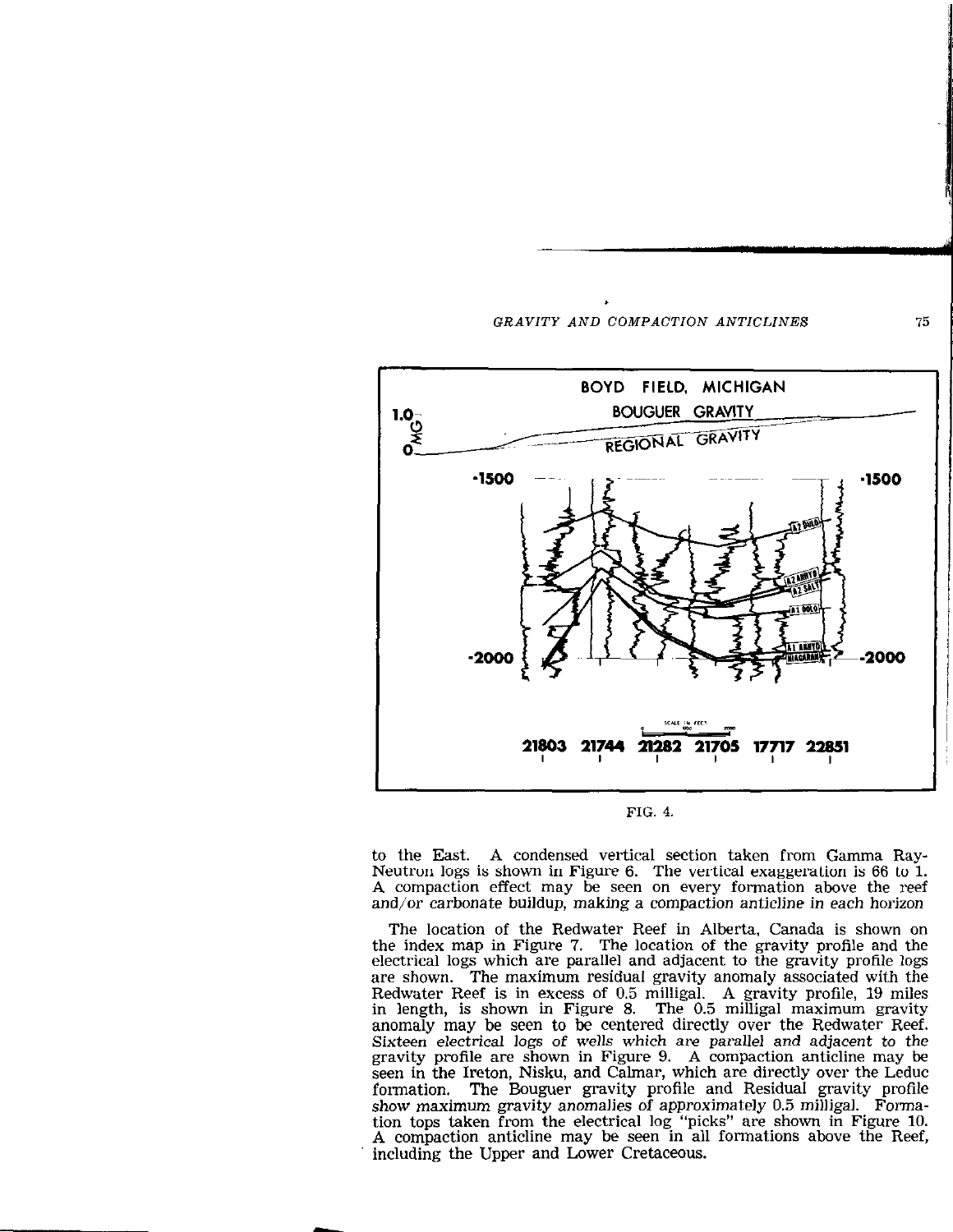1

## BOYD FIELD, MICHIGAN

# FORMATION TOPS FROM GAMMA RAY-NEUTRON LOG "PICKS"

| <b>FORMATION</b> |             | WELL<br>21803 | WELL<br>21744 | <b>WELL</b><br>21282 |  |
|------------------|-------------|---------------|---------------|----------------------|--|
| M                | Berea       | + 465         | + 491         | $+452$               |  |
| м                | Antrim      | $+205$        | $+230$        | $+202$               |  |
| Đ                | Traverse Lm | $+20$         | + 33          | $+17$                |  |
| D                | Dundee      | $-220$        | $-215$        | $-223$               |  |
| D                | Det River   | - 345         | - 340         | $-350$               |  |
| S.               | Bass Island | $-861$        | $-837$        | - 845                |  |
| s                | A2 Dolo     | $-1652$       | $-1588$       | $-1656$              |  |
| S                | A2 Anhyd    | - 1796        | $-1699$       | $-1818$              |  |
| S                | Al Dolo     | $-1908$       | $-1747$       | $-1838$              |  |
| S                | Niagaran    | $-2034$       | $-1774$       | $-1928$              |  |
|                  |             |               |               |                      |  |

### FIG. 5.

The structural contours on the Porosity Zone of the Leduc formation of the Redwater Reef is shown in Figure 11 as published by the Alberta Society of Petroleum Geologists. Figure 12 shows a condensed vertical section made from the electrical log "picks." The compaction anticline over the Redwater Reef may be seen in all formations. The vertica exaggeration is 132 to 1. The Bouguer Gravity profile and Residual Gravity profile are shown in their correct horizontal location as regards to the condensed vertical section.

Figure 13 shows the location of the Denmark Field in Canaan Township, Morrow County, Ohio. The location of a gravity profile and the location of a parallel and adjacent Gamma Ray-Neutron log section are also shown on this figure. Four Gamma Ray-Neutron logs in the Denmark Field are shown in Figure 14. The enlarged Gamma Ray-Neutron logs of the pay section at the Denmark Field is shown in Figure 15. The Upper Copper Ridge (Trempealeau) erosional remnant may be seen displacing the lower Chazy (Glenwood). The Myers No. 1 well is reported to have produced over one-half million barrels of oil.

Formation tops taken from the Gamma Ray-Neutron log "picks" are shown in Figure 16. A small, but appreciable, compaction anticline is present only 180 feet under the surface. Figure 17 is a condensed verti-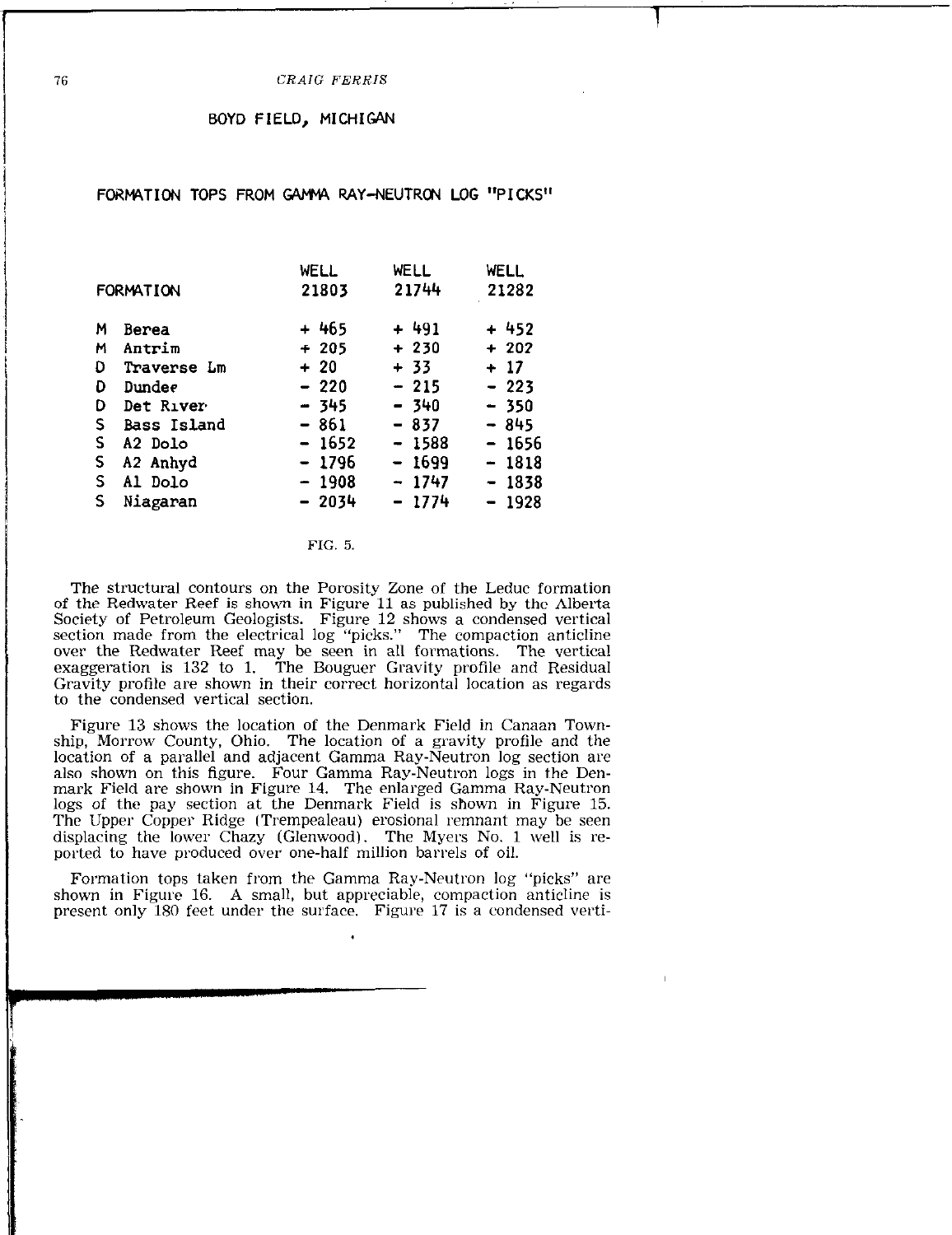$\lambda$ 

 $\alpha$ 





 $\sim 10^{-10}$ 

 ${\bf 77}$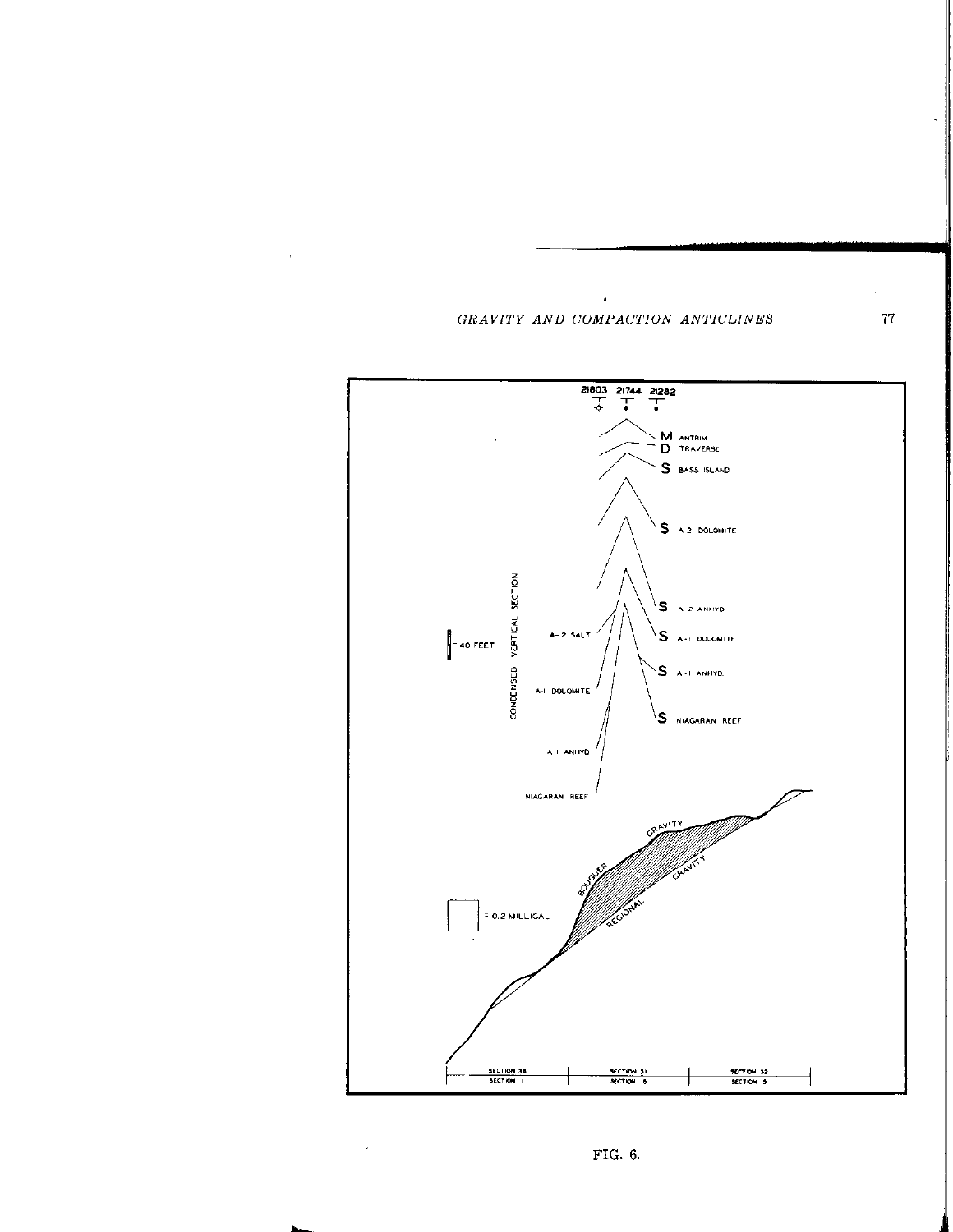

l.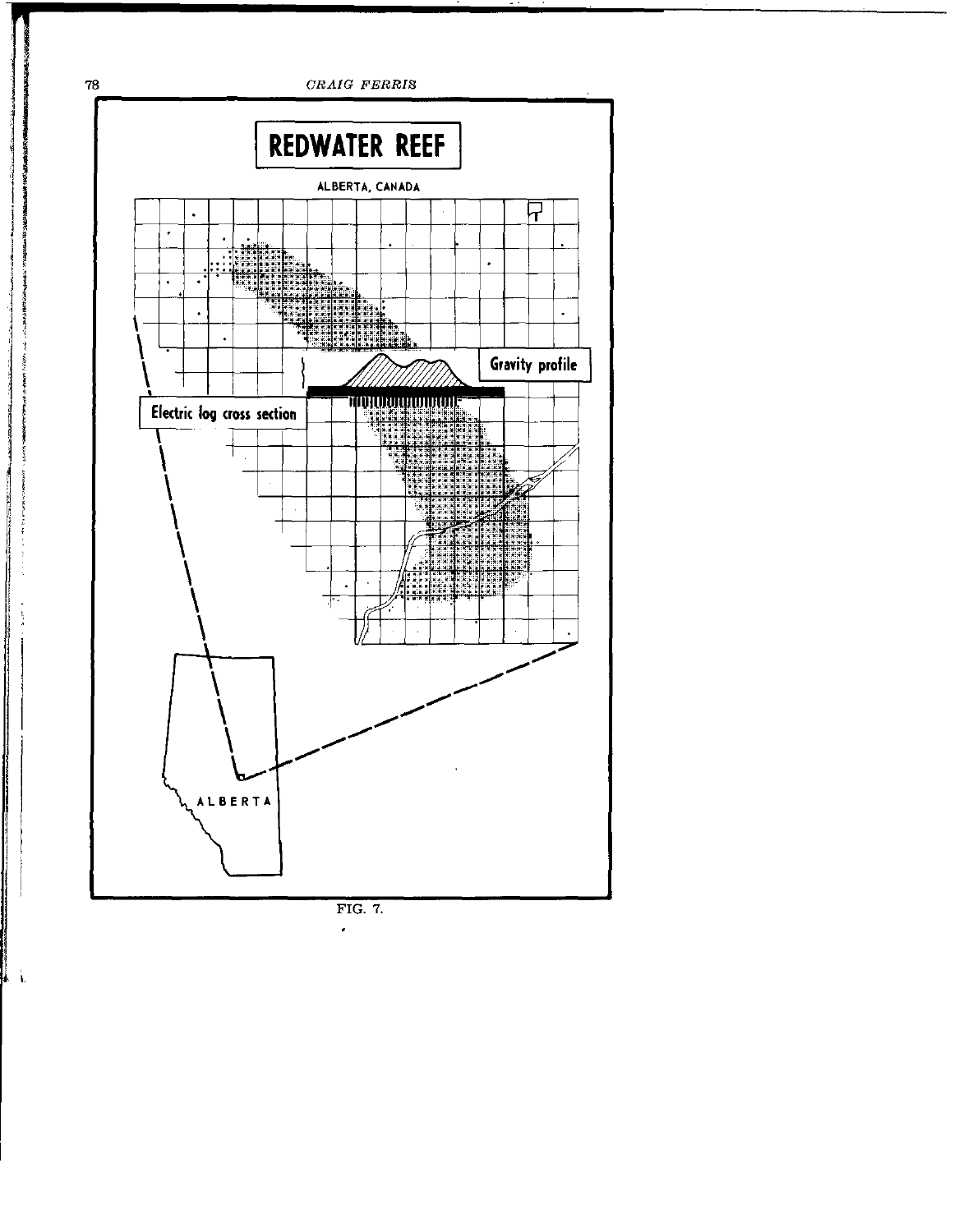

 $\hat{\mathbf{r}}$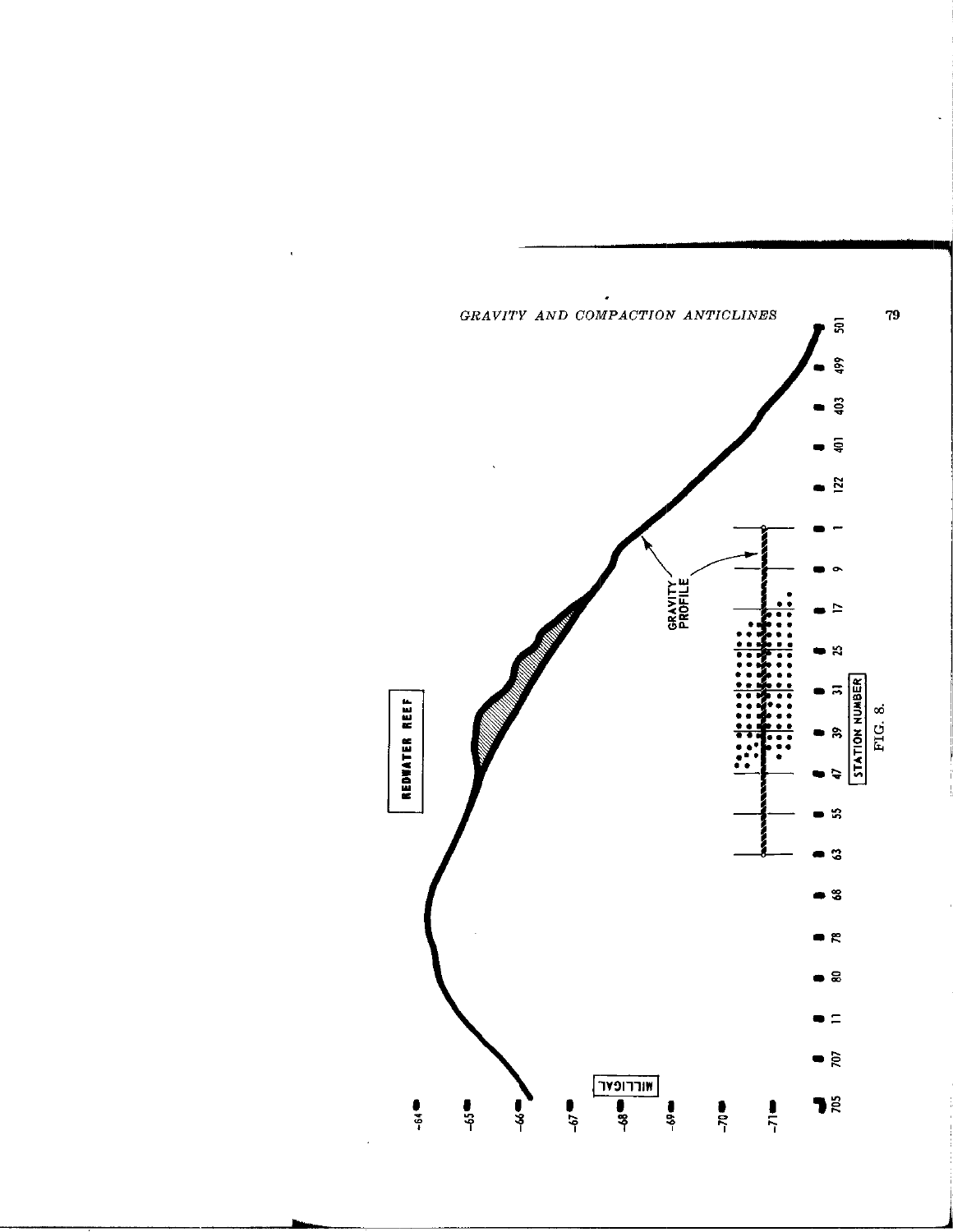

 $\frac{1}{4}$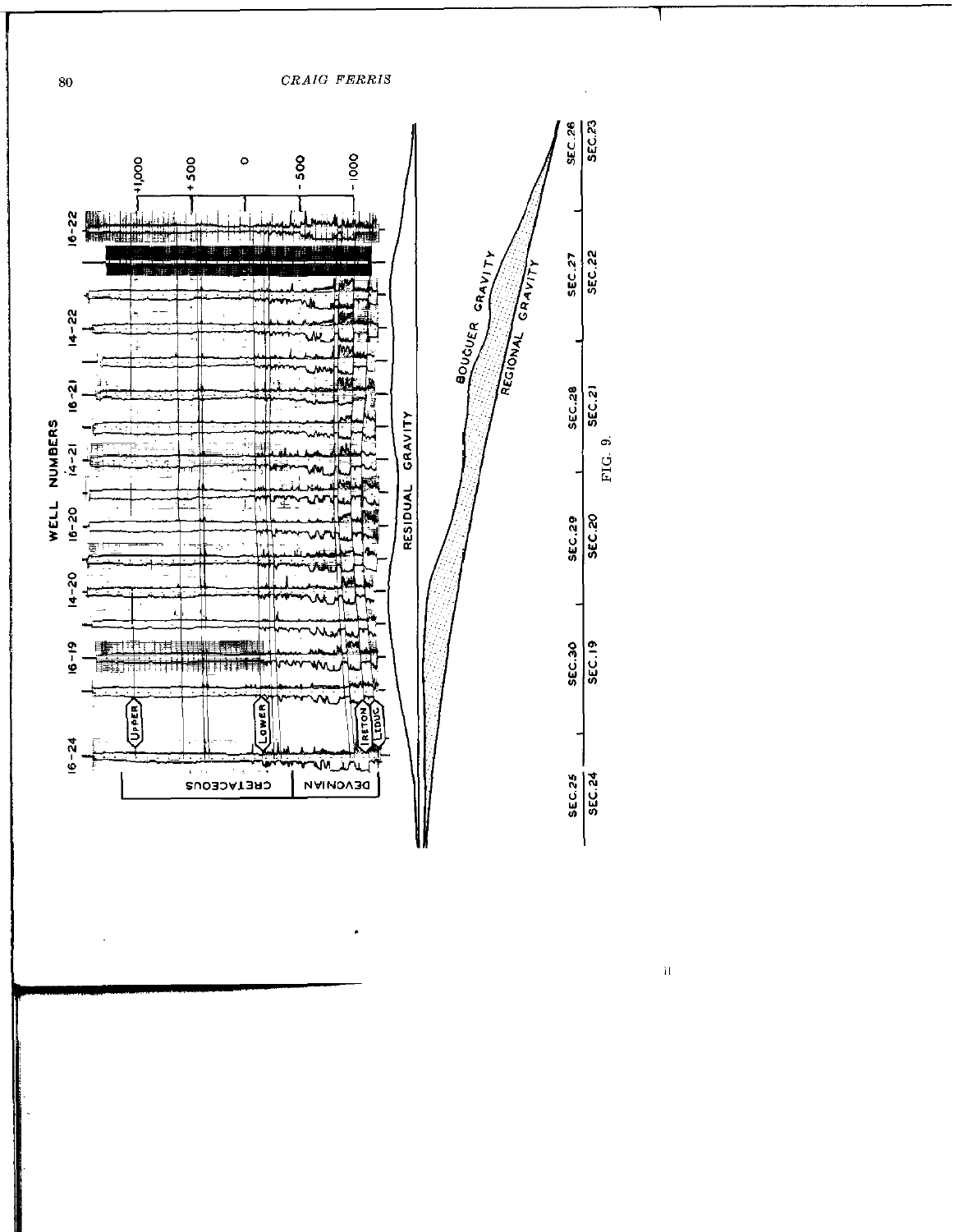



cal section taken from the Gamma Ray-Neutron logs (vertical exaggeration is 66 to 1). This figure also shows the Bouguer gravity profile in the correct horizontal position as regards to the condensed vertical section. A compaction anticline may be seen in all formations above the Upper Copper Ridge (Trempealeau) erosional remnant.

The gravity anomaly at Denmark is small, however, the gravity data has been "stacked" and "filtered." A small micro subsurface structure is present in the Olentangy (Devonian) at the Denmark Field. A large gravity anomaly cannot be expected to be associated with a small micro subsurface structure.

The gravity anomalies at Boyd, Redwater, and Denmark are 0.32 milligal, 0.56 milligal and 0.07 milligal, respectively. These are small gravity anomalies, however, in each instance the probable error of the gravity profile has been studied. The probable error, $\frac{1}{2}$ 

 $\mathbf{p}_8 = 0.3452 \times | \cdot \mathbf{g}_1 + 2\mathbf{g}_2 - \mathbf{g}_3 |$ 



where  $g_1 =$  Bouguer Gravity value of Station No. 1

 $g_3$  = Bouguer Gravity value of Station No. 2

- $g_3$  = Bouguer Gravity value of Station No. 3
- $n = number of triplets computed$

<sup>2</sup>McCOLLUM, E. V., 1952, Quality of Geophysical Measurements: Geophysics, v. 17, no. 1, p. 56-69.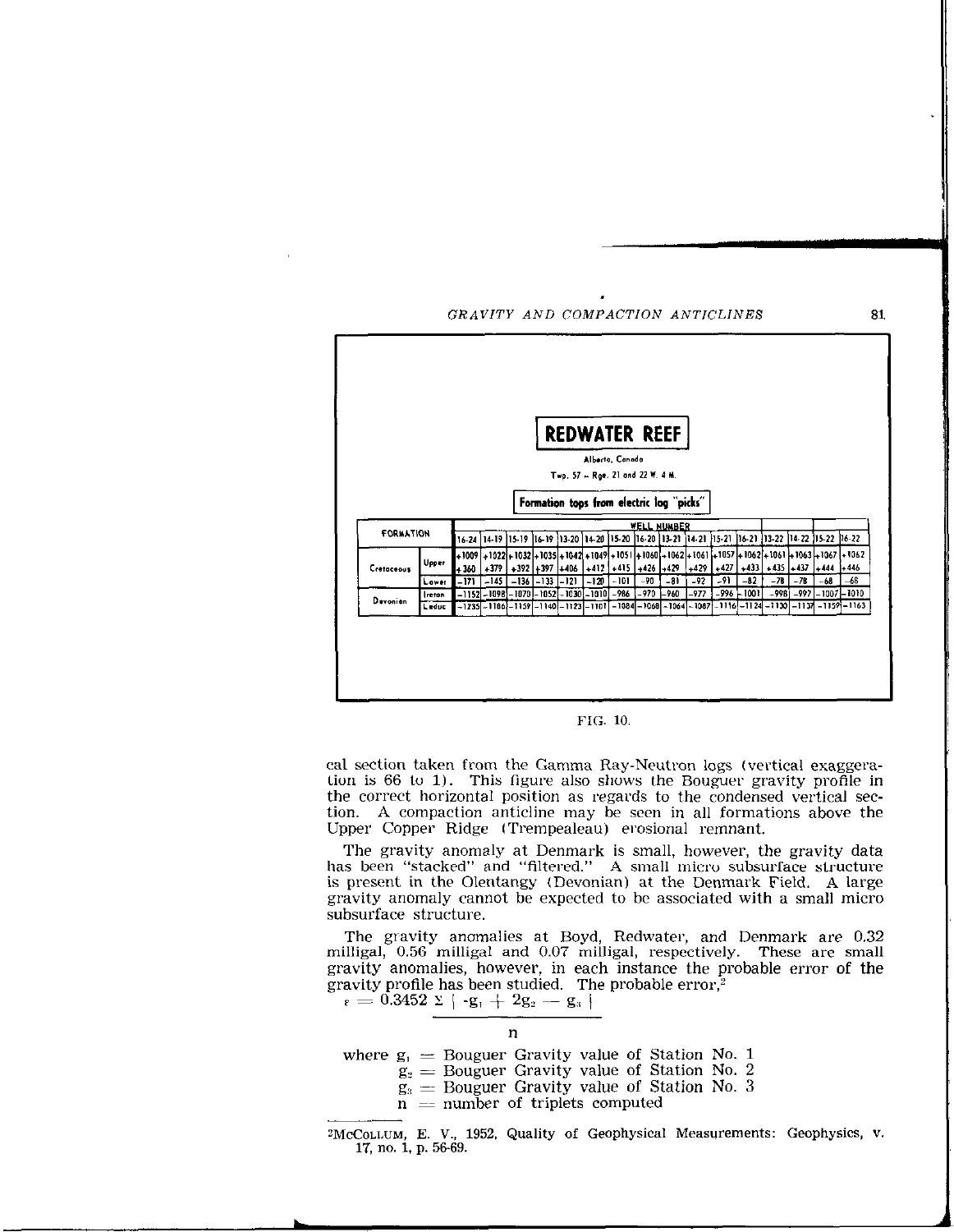| is Boyd  |  | $\varepsilon = \pm 0.0047$ mg. |  |
|----------|--|--------------------------------|--|
| Redwater |  | $\epsilon = \pm 0.0077$ mg.    |  |
| Denmark  |  | $\epsilon = \pm 0.0037$ mg.    |  |

The Bouguer Gravity anomaly is 68, 73, and 19 times the probable<br>error at Boyd, Redwater, and Denmark, respectively. The gravity<br>anomalies are therefore believed to be real and significant.





 $\bullet$ 

 $\left\lvert \right\rvert$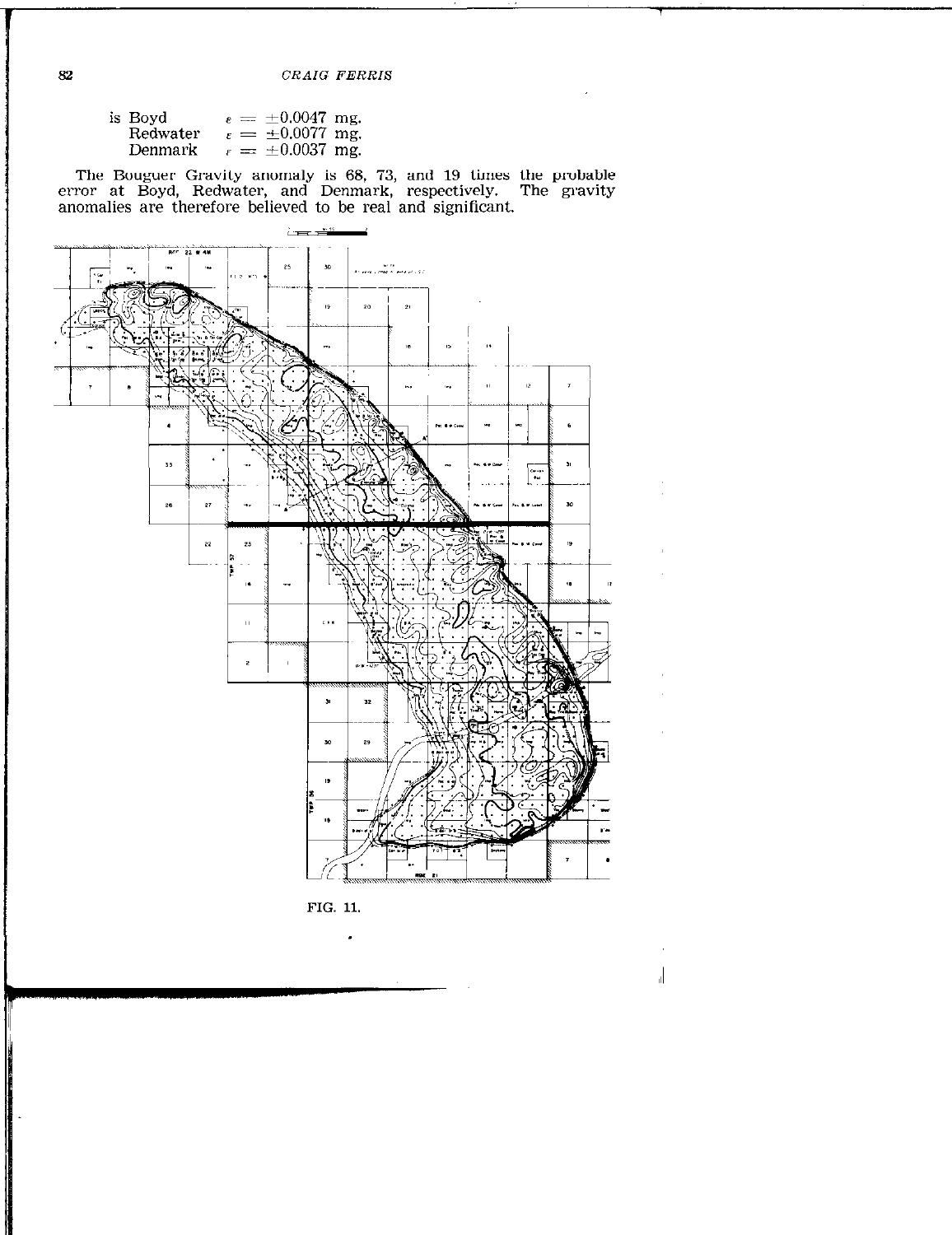

 $\mathbf{I}$ 



FIG. 12.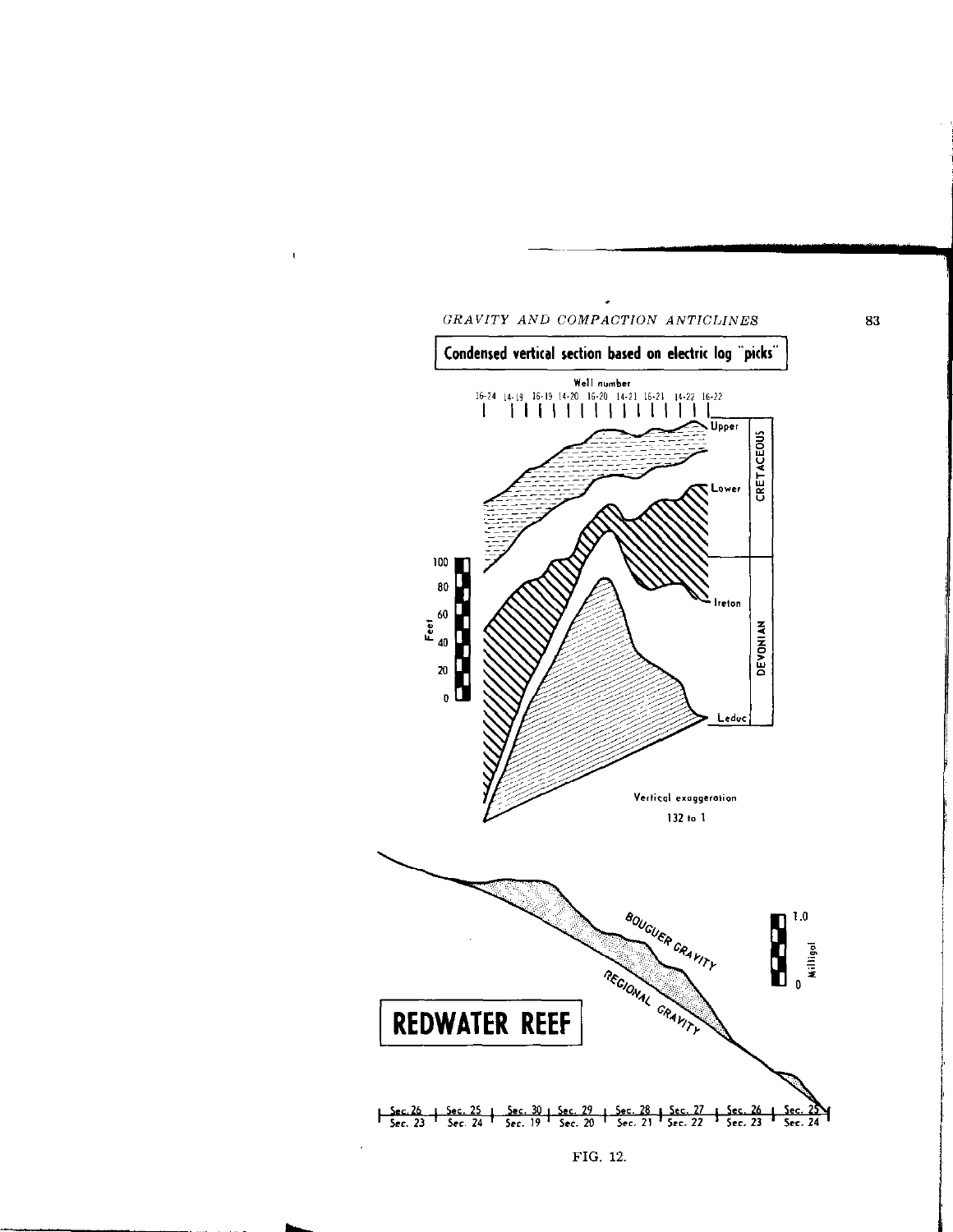$\it{CRAIG}$   $\it{FERRIS}$ 



 ${\bf 84}$ 

 $\frac{1}{2}$  , and the second construction of the second construction of the second construction of the second construction of the second construction of the second construction of the second construction of the second const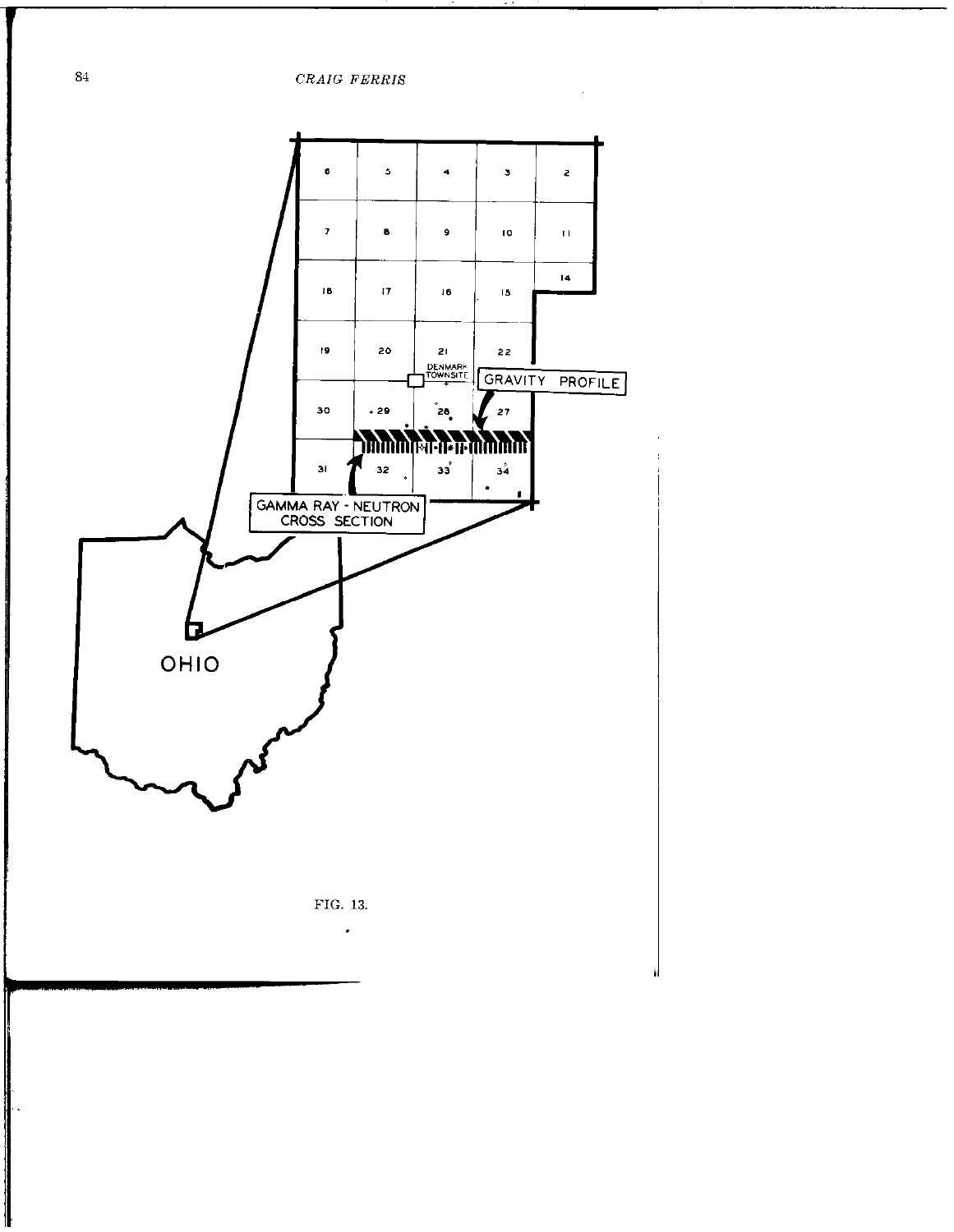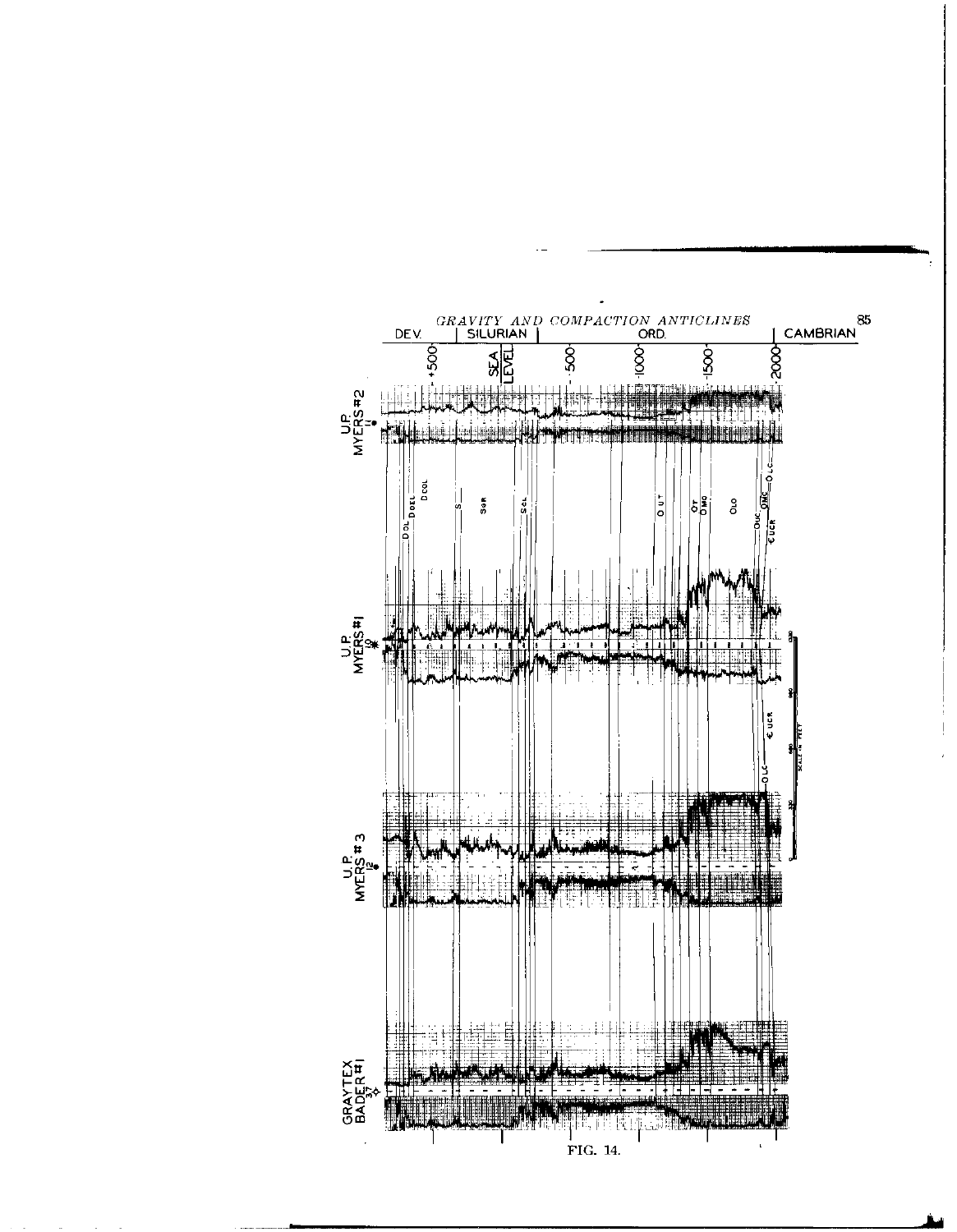

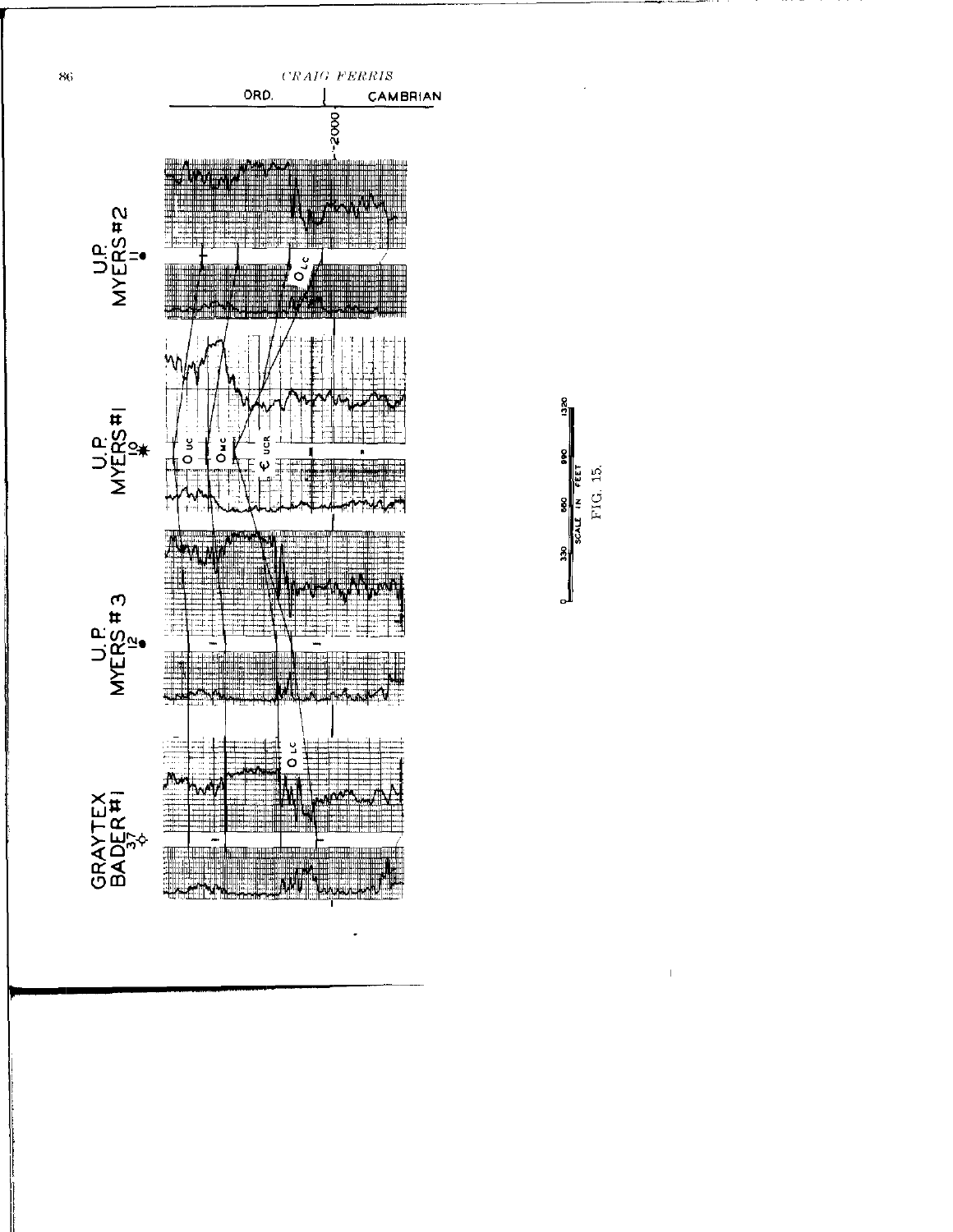### DENMARK FIELD, OHIO

 $\mathbf{I}$ 

## FORMATION TOPS FROM GAMMA RAY-NEUTRON LOG "PICKS"

|           |     | <b>GRAYTEX</b> | <b>UNITED</b> | <b>UNITED</b> | <b>UNITED</b>      |
|-----------|-----|----------------|---------------|---------------|--------------------|
| FORMATION |     | BADER 1        | MYERS 3       | MYERS 1       | MYERS <sub>2</sub> |
| D         | -01 | $+706$         | $+707$        | $+711$        | $+ 707$            |
| D         | Col | $+635$         | $+635$        | $+ 639$       | $+631$             |
| S.        | C1  | $-122$         | $-129$        | $-135$        | $-143$             |
| 0         | Ut  | $-1120$        | $-1119$       | $-1116$       | - 1126             |
| 0         | Tr  | - 1365         | $-1370$       | $-1366$       | $-1379$            |
| 0         | Uc  | - 1863         | - 1861        | $-1844$       | $-1872$            |
| 0         | Mc  | - 1898         | $-1896$       | $-1876$       | $-1906$            |
| 0         | Lc  | $-1951$        | $-1946$       | <b>ABSENT</b> | $-1956$            |
| €         | Ucr | - 1985         | $-1960$       | $-1903$       | $-1987$            |
|           |     |                |               |               |                    |

### FIG. 16.

In each instance we are unable to explain the gravity anomaly as being due solely to the reefs and or carbonate buildups at Boyd and Redwater, or the erosional remnant at Denmark.

Our inability, as geophysicists, to explain the gravity anomalies in precise detail, is due to insufficient density information. Our inability, as geophysicists, to explain many seismic anomalies is due to insufficient velocity information. As management gives us sufficient density and velocity logs, we-geophysicists, will be able to explain every gravity and seismic anomaly. Management can assist the geophysicists by providing density and velocity logs from the surface to the total depth of every well. Too many wells are logged only in the pay section. Near surface density and velocity data are vital to every geophysical interpreter. Mechanical well logs, geophysical logs, showing near surface formations give valuable information on Compaction Anticlines. Compaction Anticlines in many cases are the key to deep structures.

Three structures, namely, Boyd, Redwater and Denmark which have associated compaction anticlines, have been illustrated. These structures show that when all the parameters are known, geology and geophysics are compatible. "Grass roots" structures such as Boyd, Redwater and Denmark can be found by a refined orthodox exploration tool, the gravity meter. These near surface compaction anticlines are a clue to deeper Silurian, Ordovician and Cambrian structures. Ira Cram in his SEG I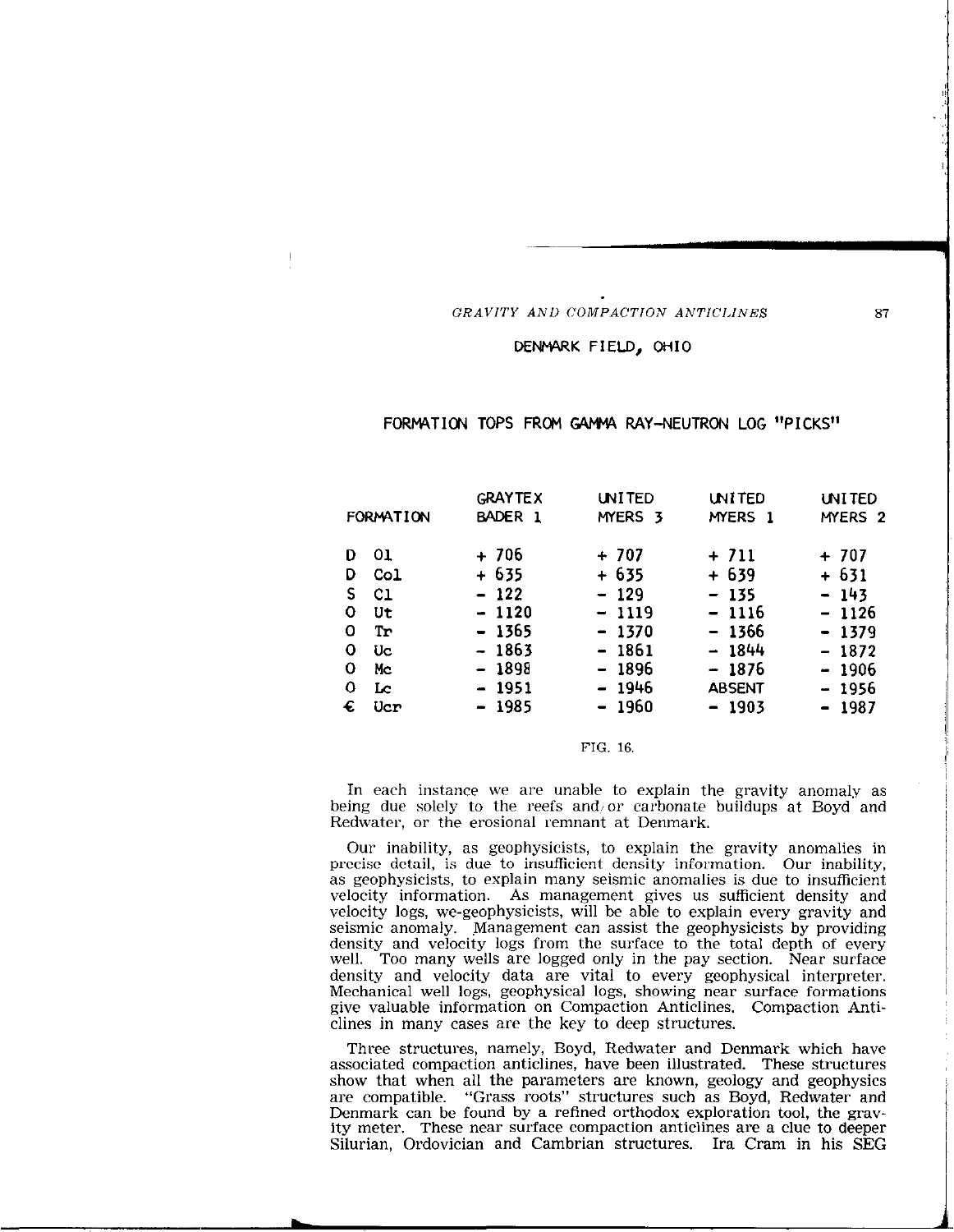$\ddot{\phantom{a}}$ 



FIG. 17.

 $\bullet$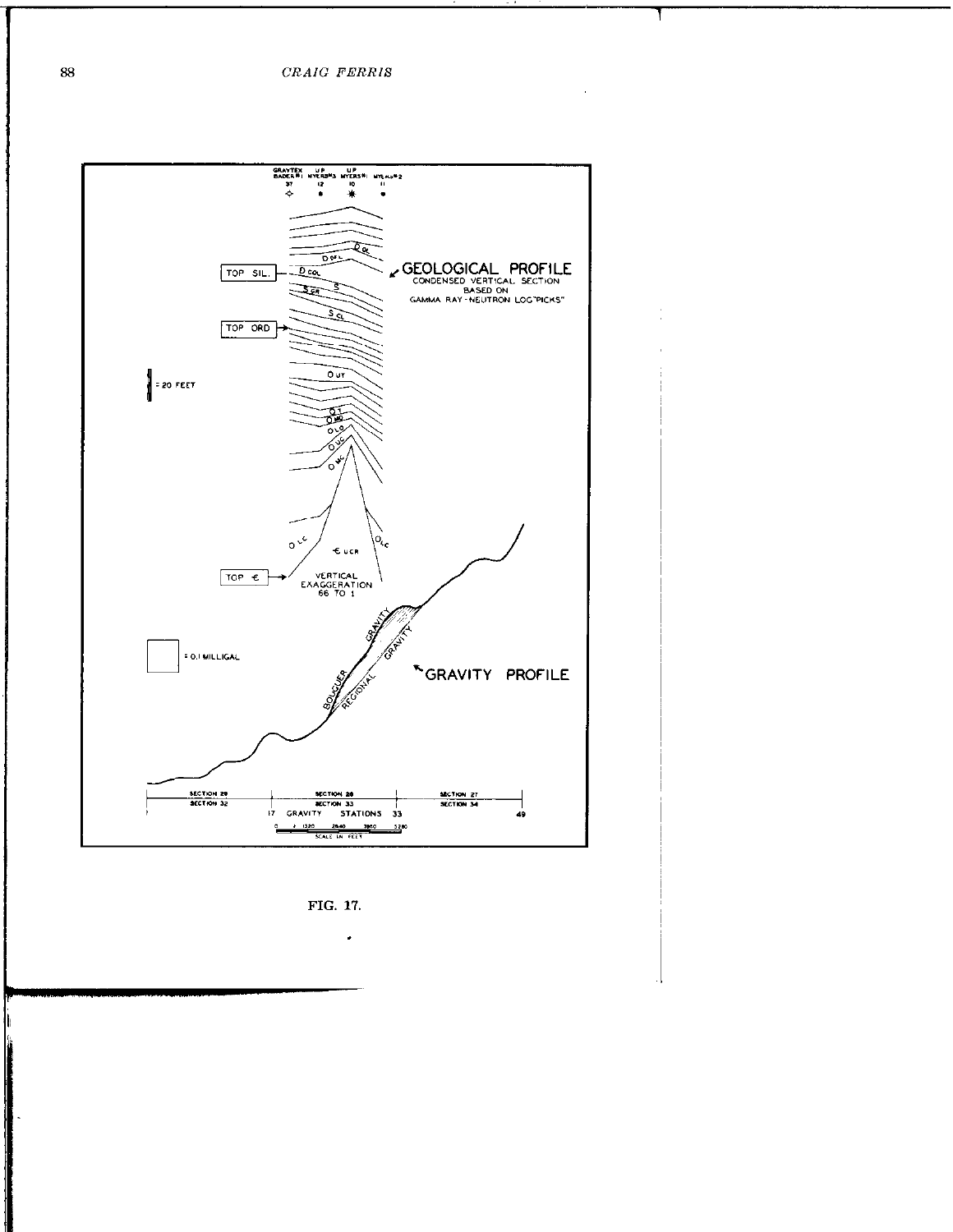$\mathbf{I}$ 

keynote address in New Orleans suggested, "we have been too orthodox in our drilling." Alberta offers many areas for unorthodox drilling.

The gravity method has been grossly misused in Alberta. In the past, many companies have used the gravity meter because it was the cheapest exploration tool. It was possible to hold a concession by a gravity survey. The resultant gravity surveys, because of inadequate station spacing, were reconnaissance in nature, hence, found no reefs. Once such reconnaissance gravity surveys have been conducted it is most difficult to convince management that additional gravity control is needed. Explorationists have finally learned how to use the gravit meter as a detail exploration tool. Reefs and other micro subsurface structures are being found with the gravity meter which were heretofore thought to be undetectable by the gravity meter. It is possible that many reefs have been overlooked in Alberta.

Today some people are saying we need a new exploration tool. We do not need a new exploration tool. I am proud to be a geophysicist and say, "We have been too successful. We have found too much oil."

Today, we have many new-fangled exploration gadgets, however, there is no substitute for brains. These refinements of our geophysical tools are opening a new era for the explorationist.

Wallace Pratt once said "Oil is found in the minds of men." Oil is found in the minds of men. I repeat, we do not need a new exploration tool. Our profession, yours and mine, has the brains. — Let's use them.

#### REFERENCES

ANDRICIIUK, J. M., 1958, "Stratigraphy and Facies Analysis of Upper Devonian Reef in Leduc, Stettler, and the Redwater Field, Alberta, Canada," Am. Assoc. Petroleum Geologists, v. 42, no. 1, p. 1-93.

BIBLE, J. L., 1949, "Gravity Survey of Redwater Area," unpublished Mid-western Society of Exploration Geophysicists.

CALYERT, W., 1964, Central Ohio Yields Oil from Cambrian Erosional Remnants," World Oil, Y. 158, no. 2, p. 79-80, Y. 158, no. 4, p. 78.84.

CALVERT, W., 1962, "Report of Investigation No. 47." Ohio State Geological Survey. CHAPMAN, C. J., 1963, "Seismic Exploration for Reefs in Western Canada," Sixth World Petroleum Congress (unpublished).

FERRIS, C., "Gravity Meters Uncover New Reefs in Michigan," Oil & Gas Journal, August 28, 1961, p. 140-142.

FERRIS, C., "Gravity Meters Can Find Another Albion-Scipio Trend," Oil & Gas Journal Oct. 22, 1962. p. 162-169.

FERRIS, C., "Gravimetrics are Key to Ohio's Trempealeau," Oil & Gas Journal, Feb. 17, 1964, p. 148.151.

FERRIS, C., "Finding One Reef is Like Finding One Ant," Oil & Gas Journal, May 25, 1964, p. 188-191.

FERRIS, C., "Microgravimktric Profiles Should Find More Reefs," Oil & Gas Jour. nal, Apr. 26, 1965, p. 154-157.

FERRIS, C., "Gravity and Compaction Anticlines are a Key to Finding Oil," Oil & Gas Journal, Apr. 15, 1968, p. 110.113.

HAYE, E. F., "Vertical Density Contrast-Key to Finding Reefs with Gravity," Oil & Gas Journal, Sept. 19,1966, p. 222.225.